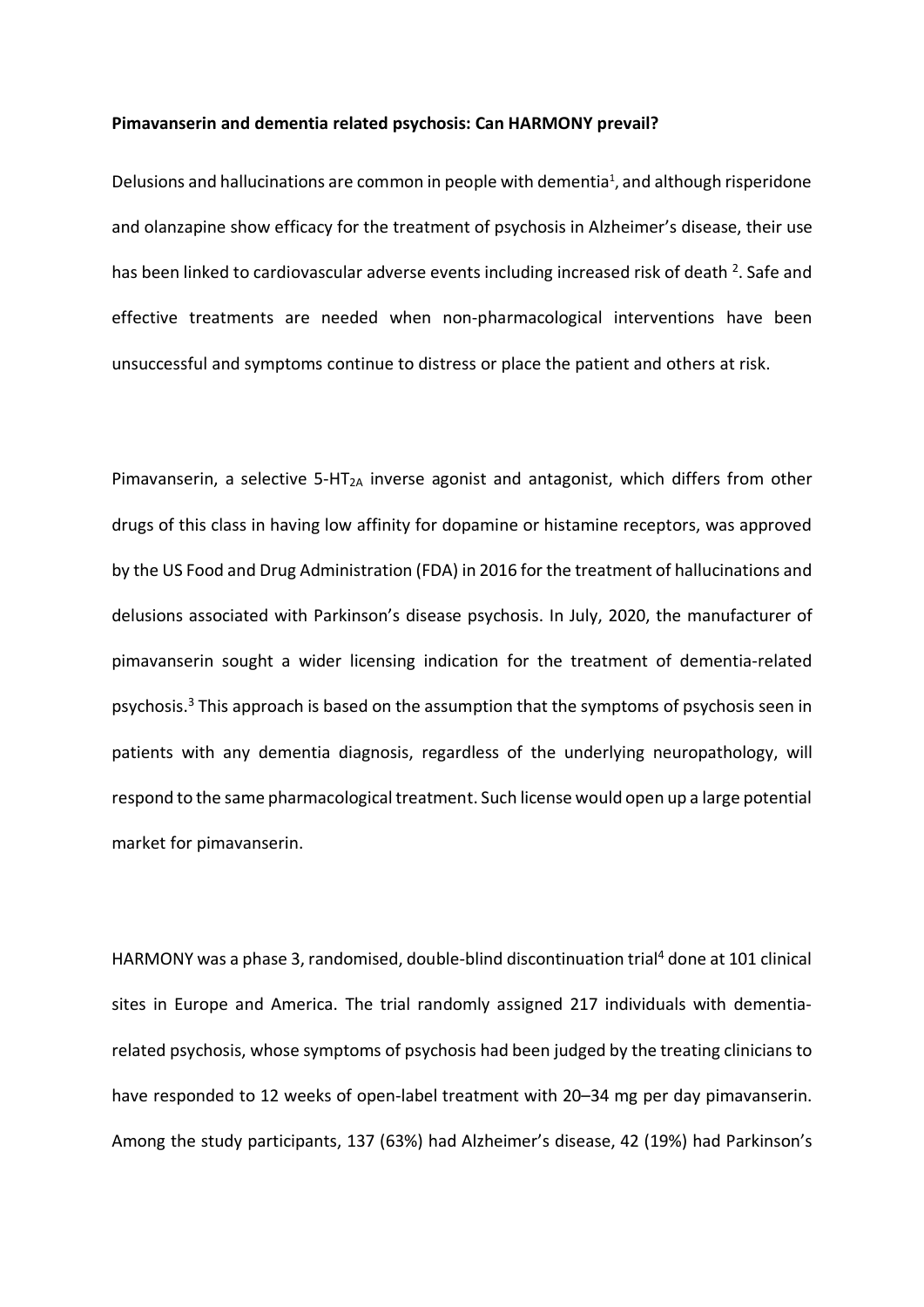disease dementia, 25 (12%) had vascular dementia, ten (5%) had dementia with Lewy bodies, and three (1%) had frontotemporal dementia. 105 partici pants were randomly assigned to continue receiving pimavanserin and 112 received placebo for up to 26 weeks in a doubleblind phase.

The HARMONY trial was stopped early, when interim analyses indicated that the drug had met prespecified endpoints for efficacy. Although 217 participants had been randomly assigned when the trial was discontinued, only 194 (89%) participants had been assigned (95 [49%] to pimavanserin and 99 [51%] to placebo) at the time of the interim analysis that led to discontinuation. 12 (13%) of the 95 participants who received pimavanserin and 28 (28%) of the 99 participants who received placebo were reported to have a relapse of psychosis (the primary outcome; hazard ratio 0·35; 95% CI 0·17 to 0·73; p=0·005). Almost all this difference was driven by patients with Parkinson's disease dementia. Adverse events were similar in both treatment groups, although headache, constipation, urinary tract infections, and asymptomatic QT prolongation were more frequent in participants who received pimavanserin.

What can potential prescribers draw from these study findings? The trialists acknowledge that their inclusion requirement of a sustained response during the open-label phase reduced the ability of the study to assess efficacy in other patients. Although randomised-withdrawal trial designs are encouraged by the FDA to enrich the ability to detect drug versus placebo differences,<sup>5</sup> their validity for assessing relapsing-remitting psychiatric illnesses has been questioned. $6$  The HARMONY study<sup>4</sup> does not answer an important question that clinicians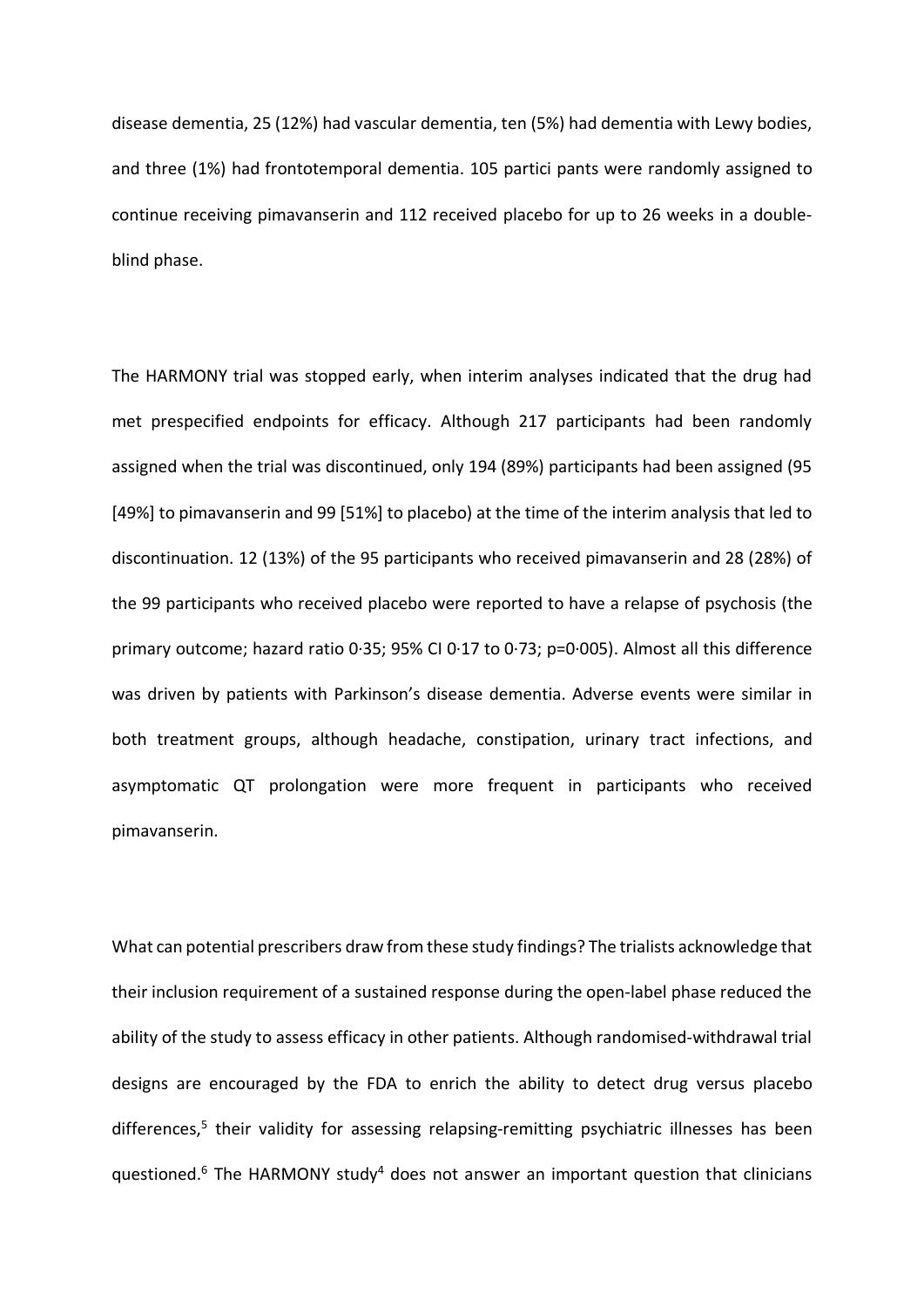may have: will this treatment be effective in the untreated symptomatic patients who I see? The effect of withdrawing a treatment cannot be assumed to simply negatively mirror the effect of commencing it because both non-specific withdrawal effects—such as reduction of sedation—and specific effects on the expression of symptoms of psychosis might contribute to an impression that the patient's psychosis has relapsed.

The FDA are not convinced by the results of HARMONY, or those of an earlier phase 2 trial of pimavanserin (NCT02035553), and rejected the request from the manufacturer for its approval as a treatment for hallucinations and delusions associated with dementia-related psychosis. The decision of the FDA was based on concerns about data from HARMONY,<sup>4</sup> including a lack of statistically significant benefits and small numbers of participants within the dementia diagnostic groups. $8$  Furthermore, the FDA did not consider that the earlier phase 2 trial, in which nursing home residents were recruited who had Alzheimer's disease and vascular dementia, had been adequately done or well controlled.<sup>8</sup> The concerns of the FDA echoed those of some who believe that the significant differences between pimavanserin and placebo detected in the phase 2 study had been seen only at a single timepoint, and appeared to be driven by symptom worsening in the placebo group.<sup>9</sup>

Expression of symptoms of psychosis in patients with different types of dementia has generally been considered distinctive, reflecting the differential anatomical distribution of neuropathology, and different neurotransmitter and cognitive deficits.<sup>10</sup> Viewing dementiarelated psychosis as one condition with a corresponding single treatment would potentially provide a shortcut, and remove the traditional licensing requirement to establish efficacy